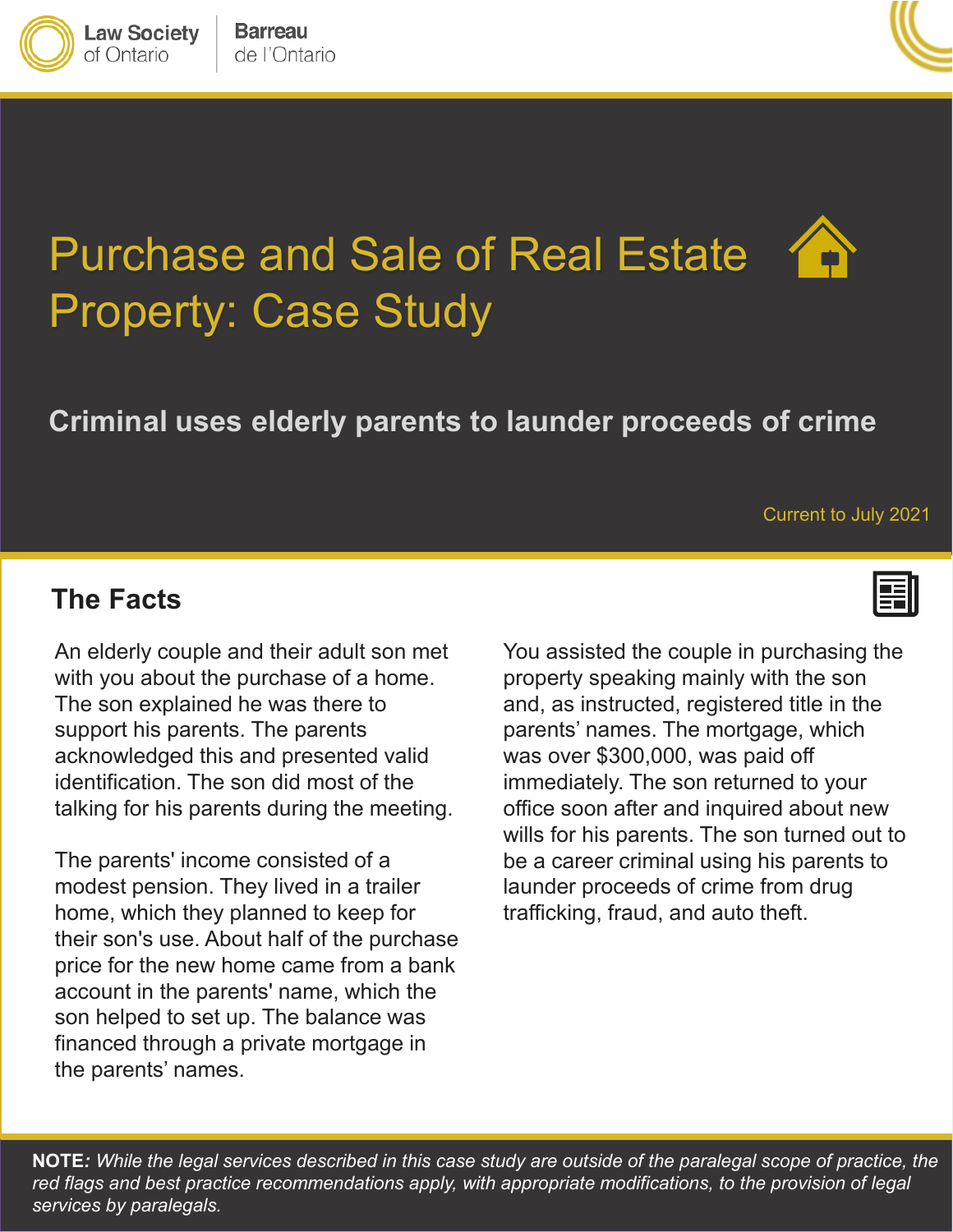### **Red Flags**



Third party, rather than the clients, appear to be directing decision making Disproportionate amount of private funding or availability of cash, which is inconsistent with the known legitimate income of the clients There is uncertainty about who the real beneficiary or owner is Mortgage repaid significantly prior to the maturity date with no logical explanation

### **What Should You Have Done?**

Although it is not uncommon for family members to assist in legal matters, you should have

- Determined who your clients were; that is, for whom you were really acting for and to whom you were providing legal services.
- Ascertained whether your clients were subject to undue influence or duress.
- Confirmed who your clients wished to provide instructions on their behalf and ensured that those instructions reflected their wishes.
- Assessed whether your clients had capacity issues that might have impacted their ability to make decisions about their legal affairs or provide you with instructions.
- Ascertained who the true beneficiaries of the transaction were by making inquiries, reviewing documents, or investigating facts.
- Obtained from the client information about the source of the funds being received, paid, or transferred. Enhanced verification of the source of funds is warranted when a client's income is modest, they have no other apparent source of wealth (such as selling property), and they are financing only a portion of the purchase price.